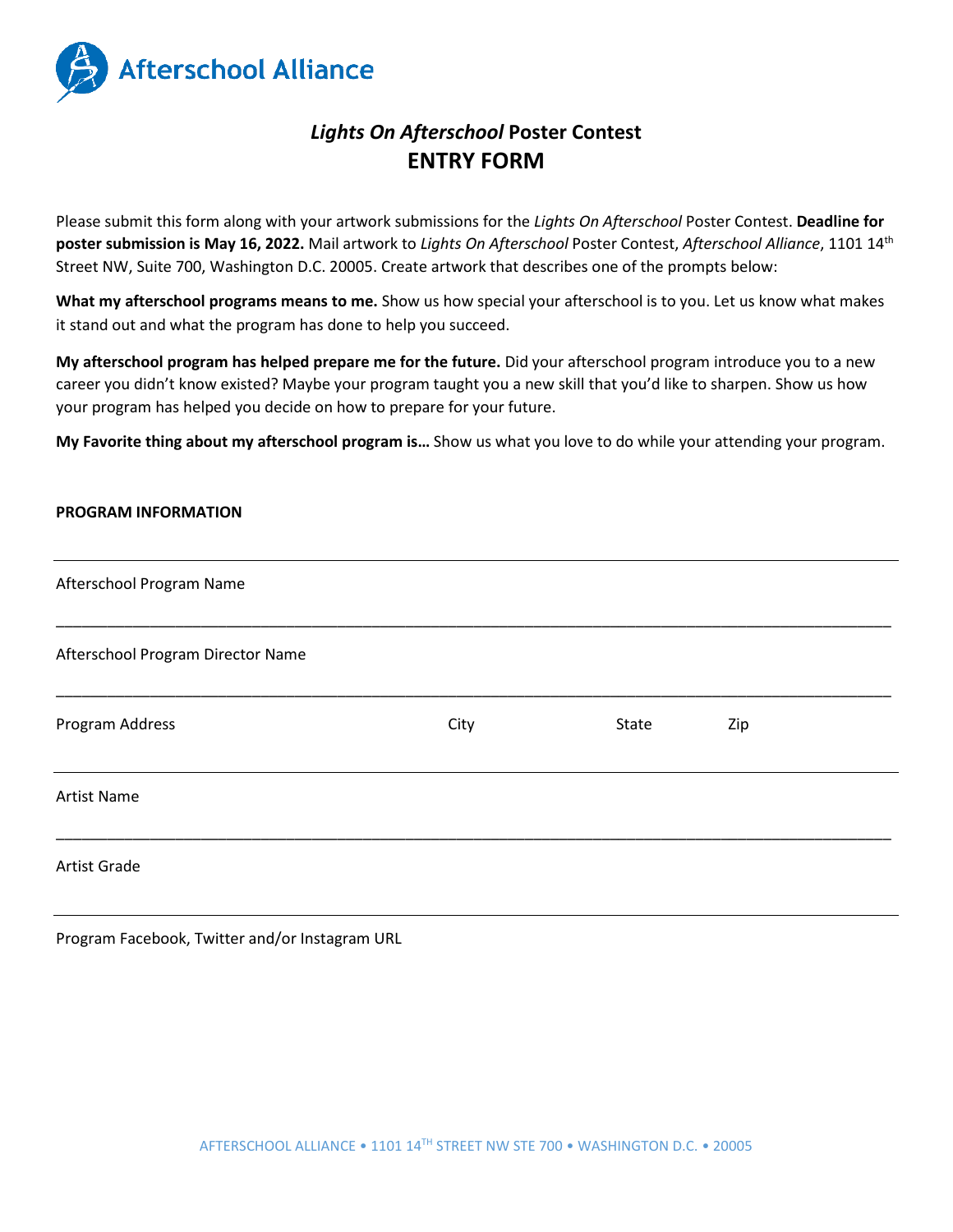

## Official Rules:

Afterschool Alliance *Lights On Afterschool* Poster Contest

## NO PURCHASE OR PAYMENT OF ANY KIND IS NECESSARY TO ENTER OR WIN THIS CONTEST.

By entering this Contest, entrants accept and agree to be bound by these Official Rules. Any violation of these rules may, at Sponsor's discretion, result in disqualification. All decisions of the judges regarding this Promotion are final and binding in all respects. For purposes of this Contest, "Sponsor" is defined as the Afterschool Alliance. The winning image will be printed on 50,000 posters sent to afterschool programs from coast to coast for *Lights On Afterschool* celebrations. The program and artist (if permission is granted) will be credited on the poster, and the image will be featured on our website.

## POSTER SUBMISSION PERIOD:

The *Lights On Afterschool* Poster Contest ("Contest") submission period begins March 1, 2022 and ends May 16, 2022. The Facebook voting period will begin in late May.

## ELIGIBILITY:

Entries must be submitted by an afterschool program and include an entry form filled out by an adult contact (over the age of 18). The adult contact is considered verification that an adult approves of the minors' participation in the Contest.

Officers, directors, members, and employees of the Sponsor, or any other party associated with the development or administration of this Promotion, and the immediate family (i.e., parents, children, siblings, spouse), and persons residing in the same household, as such individuals are not eligible.

## HOW TO ENTER:

During the Contest submission period, submit artwork (collectively, with entry form, "Entry"). One form is sufficient to include with multiple artwork entries.

The entry form must include: adult contact name, email or phone, afterschool program name, and program address. The names of the artist student(s) who created the work—including their first name, age, and grade should be provided on each piece of artwork sent in with the form.

## REQUIREMENTS OF ENTRIES:

Entries may not contain, as determined by the Sponsor, in its sole discretion, any content that:

- is sexually explicit or suggestive; unnecessarily violent or derogatory of any ethnic, racial, gender, religious, professional or age group; profane or pornographic; contains nudity;
- promotes alcohol, illegal drugs, tobacco, firearms/weapons (or the use of any of the foregoing); promotes any activities that may appear unsafe or dangerous; promotes any particular political agenda or message;
- is obscene or offensive; endorses any form of hate or hate group; appears to duplicate any other submitted Entries;
- defames, misrepresents or contains disparaging remarks about other people or companies;
- contains trademarks, logos, or trade dress (such as distinctive packaging or building exteriors/interiors) owned by others, without permission; contains any personal identification, such as license plate numbers, personal names, e-mail addresses or street addresses;
- contains copyrighted materials owned by others (including poster artwork, sculptures, paintings, and other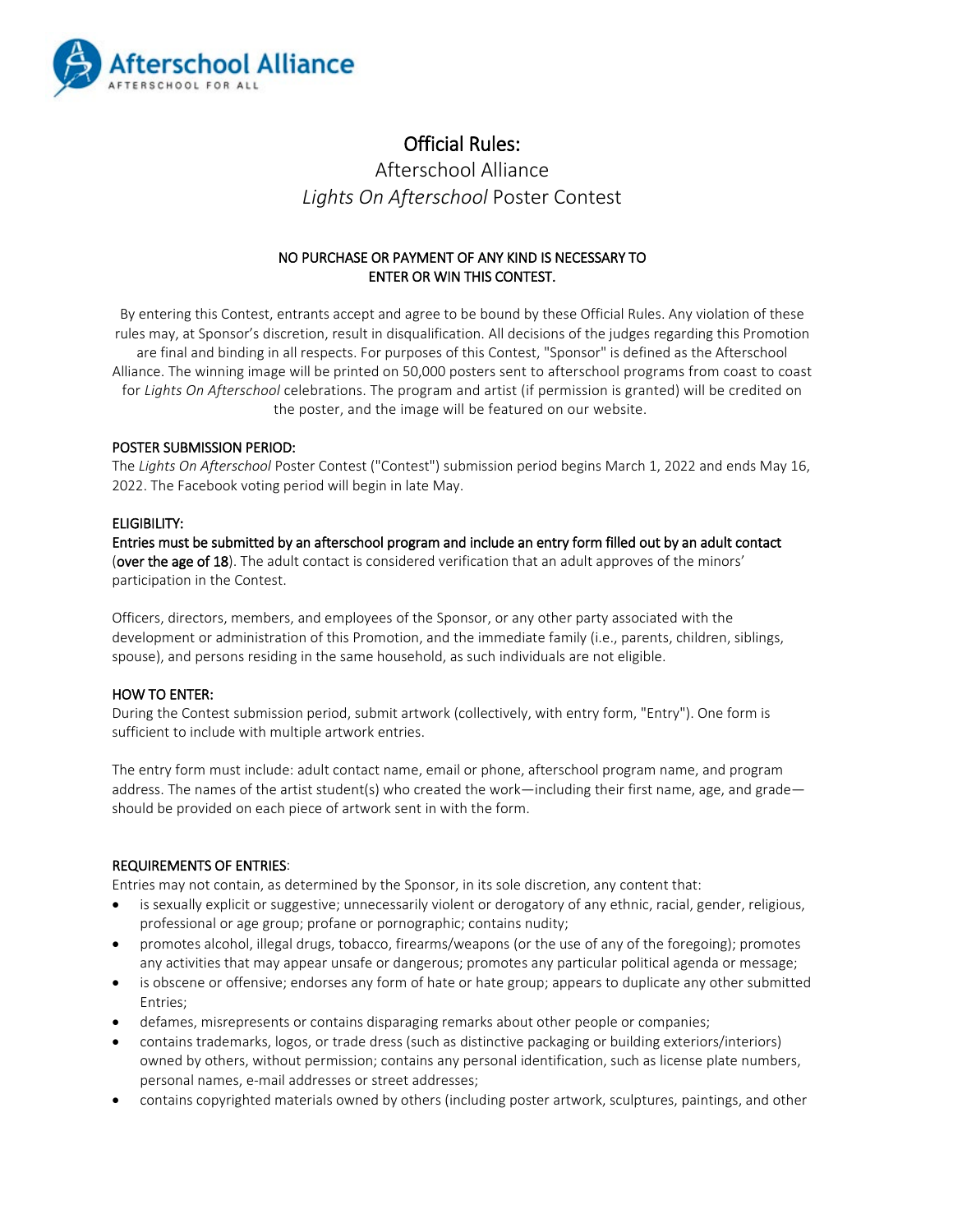works of art or images published on or in websites, television, movies or other media), without permission;

- contains materials embodying the names, likenesses, voices, or other indicia identifying any person, including, without limitation, celebrities and/or other public or private figures, living or dead, without permission;
- contains look-alikes of celebrities or other public or private figures, living or dead;
- communicates messages or images inconsistent with the positive images and/or good will to which we wish to associate; and/or
- violates any law.

Entry must be the original work of the entrant, may not have been previously published, may not have won previous awards, and must not infringe upon the copyrights, trademarks, rights of privacy, publicity or other intellectual property or other rights of any person or entity. If the Entry contains any material or elements that are not owned by the entrant, and/or which are subject to the rights of third parties, the entrant is responsible for obtaining, prior to submission of the Entry, any and all releases and consents necessary to permit the use and exhibition of the Entry by Sponsor in the manner set forth in these Official Rules, including, without limitation, name and likeness permissions from any person who appears in or is identifiable in the Entry. The Sponsor reserves the right to request proof of these permissions in a form acceptable to the Sponsor from any entrant at any time. Failure to provide such proof, if requested, may render Entry null and void. By submitting an Entry, entrant warrants and represents that he/she and any persons appearing or who are identifiable in the Entry consent to the submission and use of the Entry in the Contest and to its use as otherwise set forth herein.

By submitting your Entry, you agree that your Entry conforms to these Official Rules and that the Sponsor, in their sole discretion, may disqualify your Entry for any reason, including if it determines, in their sole discretion, that your Entry fails to conform to these Official Rules in any way or otherwise contains unacceptable content as determined by the Sponsor, in their sole discretion.

Submitting an Entry hereby grants permission for the Entry to be posted on [www.afterschoolalliance.org](http://www.afterschoolalliance.org/) and any of Afterschool Alliance communications, whether printed or digital, and for all uses of the Entry as described in the License/Use of Entries paragraph below. Entrant agrees that Released Parties (as defined below) are not responsible for any unauthorized use of Entries by third parties. Released Parties do not guarantee the posting of any Entry and reserve the right to take down any Entry at any time.

## SELECTION OF WINNER

#### JUDGING PHASE:

The Afterschool Alliance will determine a set of finalist entries (no more than 5) to be posted on the Afterschool Alliance Facebook page[, https://www.facebook.com/afterschoolalliancedc/.](https://www.facebook.com/afterschoolalliancedc/) Finalists will be determined by a panel of reviewers according to the following Judging Criteria:

- creativity;
- suitability for printed poster format;
- visual appeal; and
- compelling portrayal of afterschool, or the feelings or benefits afterschool provides.

## PUBLIC VOTING PHASE:

The wining entry will be selected by public voting on the Afterschool Alliance Facebook page. In late May, visit <https://www.facebook.com/afterschoolalliancedc/> and select your favorite Entry by "liking" the image. You may vote or "like" as many entries as you like, but you can only like an image once. Entrants are prohibited from obtaining votes by any fraudulent or inappropriate means, including, without limitation, offering prizes or other inducements to members of the public, as determined by Sponsors in their sole discretion. Subject to verification of eligibility and compliance with these Official Rules, the entrants who submit the Entry that receives the highest number of valid votes, as determined by the Sponsor, will be deemed the "winner." In the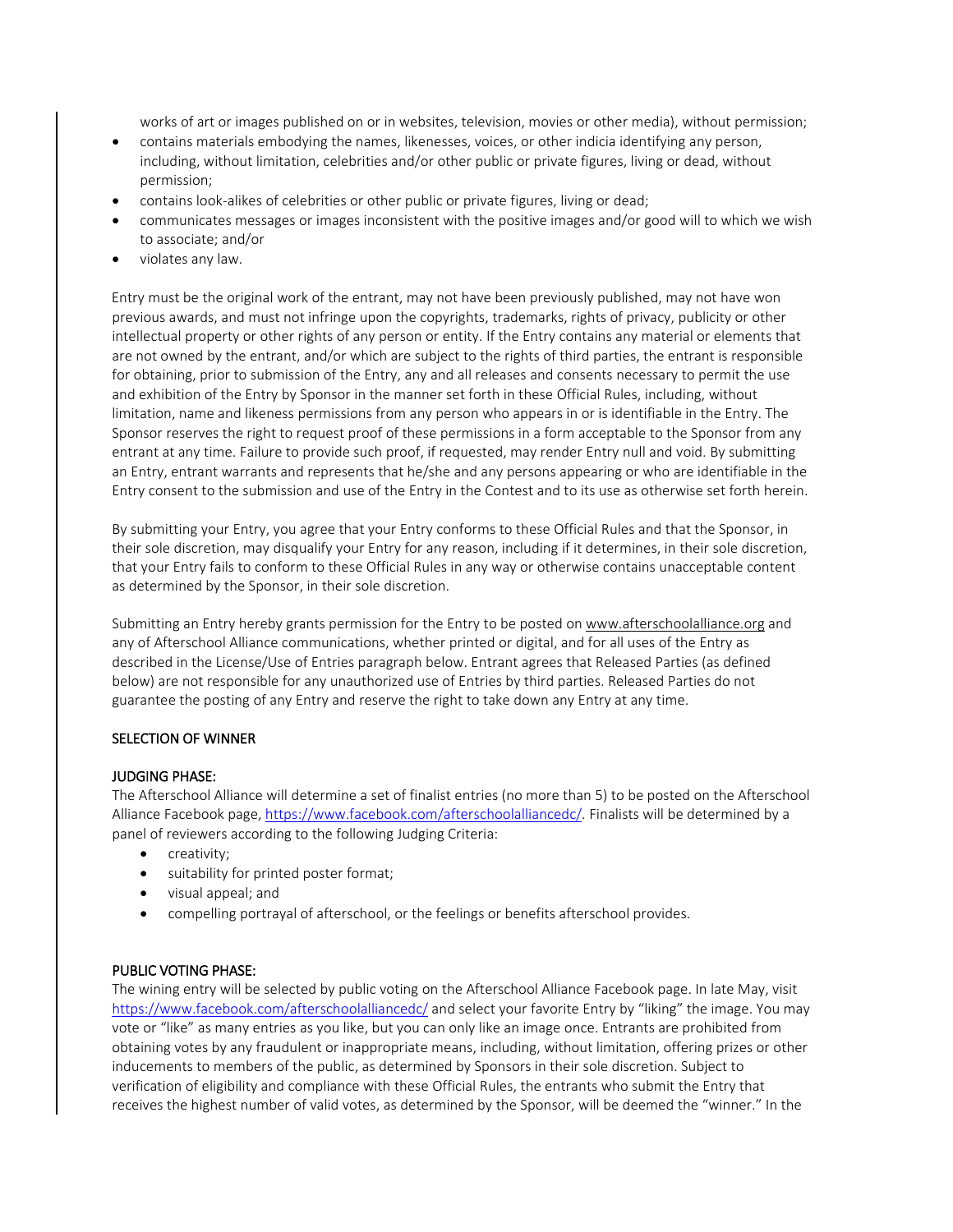event of a tie, a "tie-breaking" judge will determine the winner based on the Judging Criteria. Use of script, macro or any automated system to vote or with the intent to impair the integrity of the voting process is prohibited and all such votes will be void. Judges' and Sponsors' decisions are final and binding on all matters relating to this Contest.

## LICENSE/USE OF ENTRIES:

By submitting an Entry, each entrant agrees Sponsor shall have a non-exclusive, perpetual, irrevocable, royaltyfree, fully paid-up license to the Entry submitted (including all rights embodied therein) and that Sponsors, and their respective designees may exploit, edit, modify, post, creative derivatives work of and distribute the Entry and all elements of such Entry, including, without limitation, the names and likenesses of any persons or locations embodied therein, in any and all media now known or hereafter devised, including for advertising and marketing their products and services, worldwide, without compensation or notification to, or permission from, entrant or any third party.

#### CHILDREN AND PRIVACY:

Individuals or children under the age of 18 are not eligible to enter the Contest. Entries must be submitted by an adult. The personal information collected from student artists will only be used and disclosed by the Sponsor for the purpose of judging Contest entries and determining Contest winners. Such information will not be used or disclosed to any other entity for any marketing or other purposes.

Notwithstanding the foregoing, the afterschool program staff person designated in the submission will be contacted if additional information is needed from the artist(s) and in the event of a winning poster artwork. No information about entrants will be used for any publicity or promotional purpose in regards to the Contest without permission of parents/guardians. Parents/guardians have the right to review, change and/or delete the entrant's personal information, and refuse to permit the Sponsor's further collection, use or disclosure of the child's information.

## NOTIFICATION OF WINNERS:

Each individual and program winner will be notified by phone or email. Programs selected by the winners must confirm the business name, address to which the Sponsor can send the prize, tax ID # (for tax purposes only) and telephone number by email or first class postage prepaid mail in order to receive a prize. Prizes cannot be sent to a post office box. An Affidavit/Waiver of Liability and (where legal) a Publicity Release must be signed and returned prior to receipt of prize. The Sponsor reserves the right to request additional information concerning any winner required to verify eligibility or accuracy of an entry. Noncompliance with these requirements or if the prize notification is returned as non-deliverable may result in disqualification and an alternate winner may be selected. If any winner declines a prize, an alternate winner may be awarded. The Sponsor is not responsible for and shall not be liable for late, lost, misdirected or unsuccessful efforts to notify winners.

If a potential winner: (i) cannot be contacted; (ii) does not respond within five (5) days from the date the Sponsor first tries to notify him/her; (iii) fails to return the Affidavit and Release as specified in Rule 9; (iv) refuses the prize; and/or (v) the prize or prize notification is returned as undeliverable, such potential winner forfeits all rights to win the Promotion or receive the prize, and an alternate potential winner may be selected. (After five (5) such alternate potential winners have been selected without securing an eligible winner, the prize may remain un-awarded.) Upon contacting a potential winner and determining that he/she has met all eligibility requirements of the Promotion, including without limitation the execution of required waivers, publicity and liability releases and disclaimers, such individual will be declared the "winner" of the Promotion.

#### OFFICIAL RULES/WINNERS' LIST:

These Official Rules will be posted on<http://www.afterschoolalliance.org/loaKitPoster.cfm> throughout the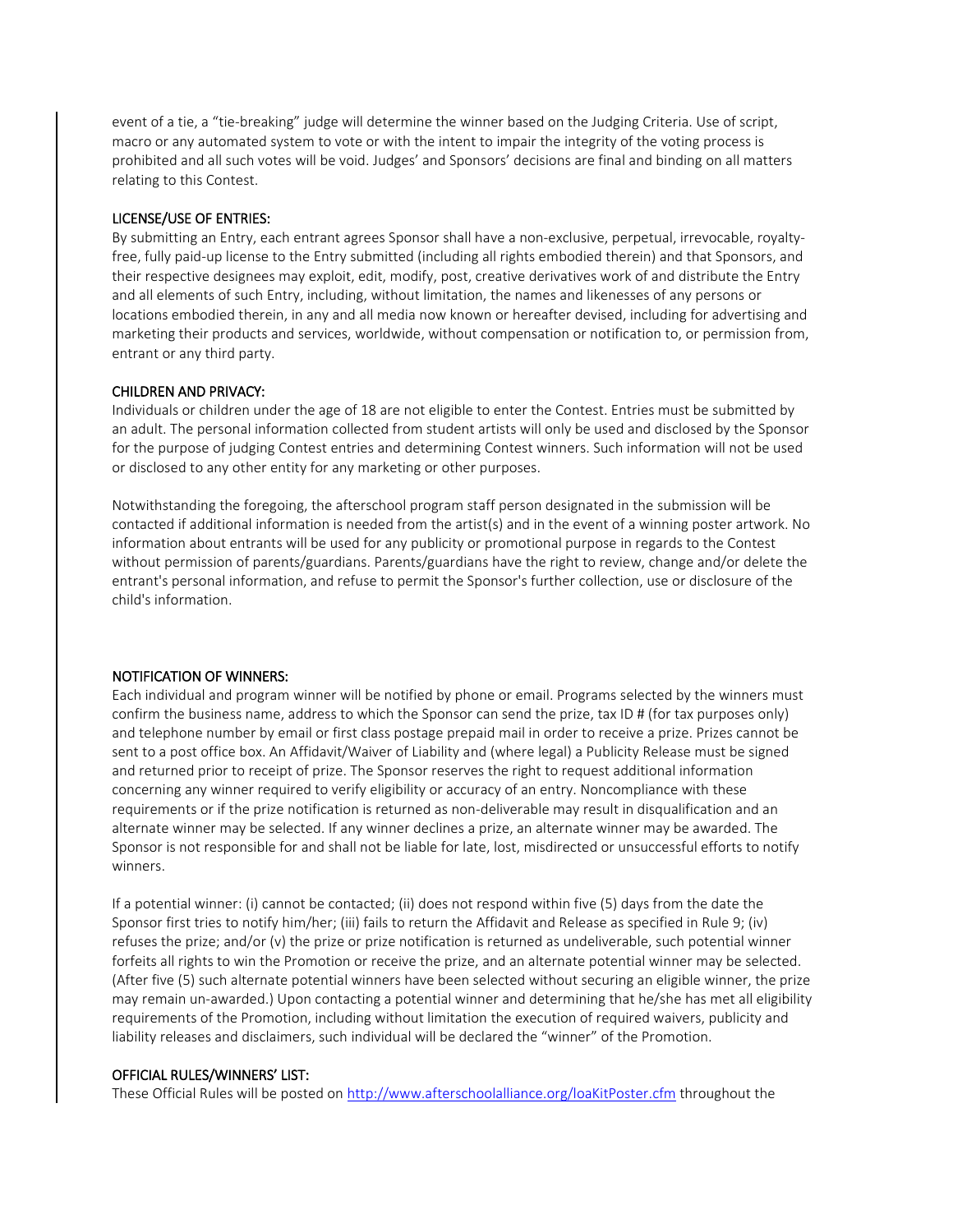Contest Period. For an additional copy of these Official Rules or for the names of the Contest Winners, send a self-addressed stamped envelope to the Afterschool Alliance, Attn: Lights On Afterschool Poster Contest 1101 14<sup>th</sup> Street NW #700, Washington, DC 20005 Requests for the Official Rules must be received no later than April 15, 2022.

#### PRIZE RESTRICTIONS:

No substitution, cash equivalent redemption, assignment or transfer of prizes permitted except at the Sponsor's option and as stated herein. The Sponsor reserves the right to substitute any prize with a prize of equal or greater value in the event a prize is unavailable for any reason. Federal, state and local taxes, if any, and all other expenses not specified as being included as part of prize, are the sole responsibility of each winner.

#### WINNER LIST:

For the names of the winners, send a self-addressed stamped envelope, within six (6) months of the Judging Date, to: Afterschool Alliance, 1101 14<sup>th</sup> Street NW #700, Washington, DC 20005.

#### SPONSORSHIP:

This Contest is sponsored by Afterschool Alliance, 1101 14<sup>th</sup> Street NW #700, Washington, DC 20005.

#### NO PRIZE TRANSFER OR SUBSTITUTION:

Any portion of the prize that is not used is forfeited. No substitutions for prizes except by the Sponsor, in which case a prize of equal or greater value will be substituted.

#### GENERAL RELEASE:

By participating, each entrant agrees: (a) to abide by these Official Rules and decisions of the Sponsor and judges, which shall be final and binding in all respects relating to this Contest; (b) to release, discharge and hold harmless the Sponsor, and their respective parents, affiliates, subsidiaries, and advertising and promotion agencies, and the respective officers, directors, shareholders, employees, agents and representatives of the forgoing (collectively, "Released Parties") from any and all injuries, liability, losses and damages of any kind to persons, including death, or property resulting, in whole or in part, directly or indirectly, from entrant's participation in the Contest or any Contest-related activity or the acceptance, possession, use or misuse of any awarded prize and (c) to the use of his/her name, voice, performance, photo, image and/or likeness for programming, advertising, publicity and promotional purposes in any and all media, now or hereafter known, worldwide and on the Internet, and in perpetuity by the Sponsor and its designees, without compensation (unless prohibited by law) or additional consents from entrant or any third party and without prior notice, approval or inspection, and to execute specific consent to such use if asked to do so. By participating, entrant also agrees not to release any publicity or other materials on their own or through someone else regarding their participation in the Contest without the prior consent of the Sponsor, which it may withhold in its sole discretion. All federal, state and local laws apply.

Released Parties are not responsible for lost, late, incomplete, damaged, inaccurate, stolen, delayed, misdirected, undelivered or garbled Entries or votes; or for lost, interrupted or unavailable network, server, Internet Service Provider (ISP), website, or other connections, availability or accessibility or miscommunications or failed computer, satellite, telephone or cable transmissions, lines, or technical failure or jumbled, scrambled, delayed, or misdirected transmissions or computer hardware or software malfunctions, failures or difficulties, or other errors or difficulties of any kind whether human, mechanical, electronic, computer, network, typographical, printing or otherwise relating to or in connection with the Contest, including, without limitation, errors or difficulties which may occur in connection with the administration of the Contest, the processing of Entries, the tabulation of votes, the announcement of the winner(s), the incorrect uploading of the poster artwork or in any Contest-related materials. Released Parties are also not responsible for any incorrect or inaccurate information, whether caused by site users, tampering, hacking, or by any equipment or programming associated with or utilized in the Contest. Released Parties are not responsible for injury or damage to any person's computer related to or resulting from participating in this Contest or downloading materials from or use of the website. Persons who tamper with or abuse any aspect of the Contest or website,